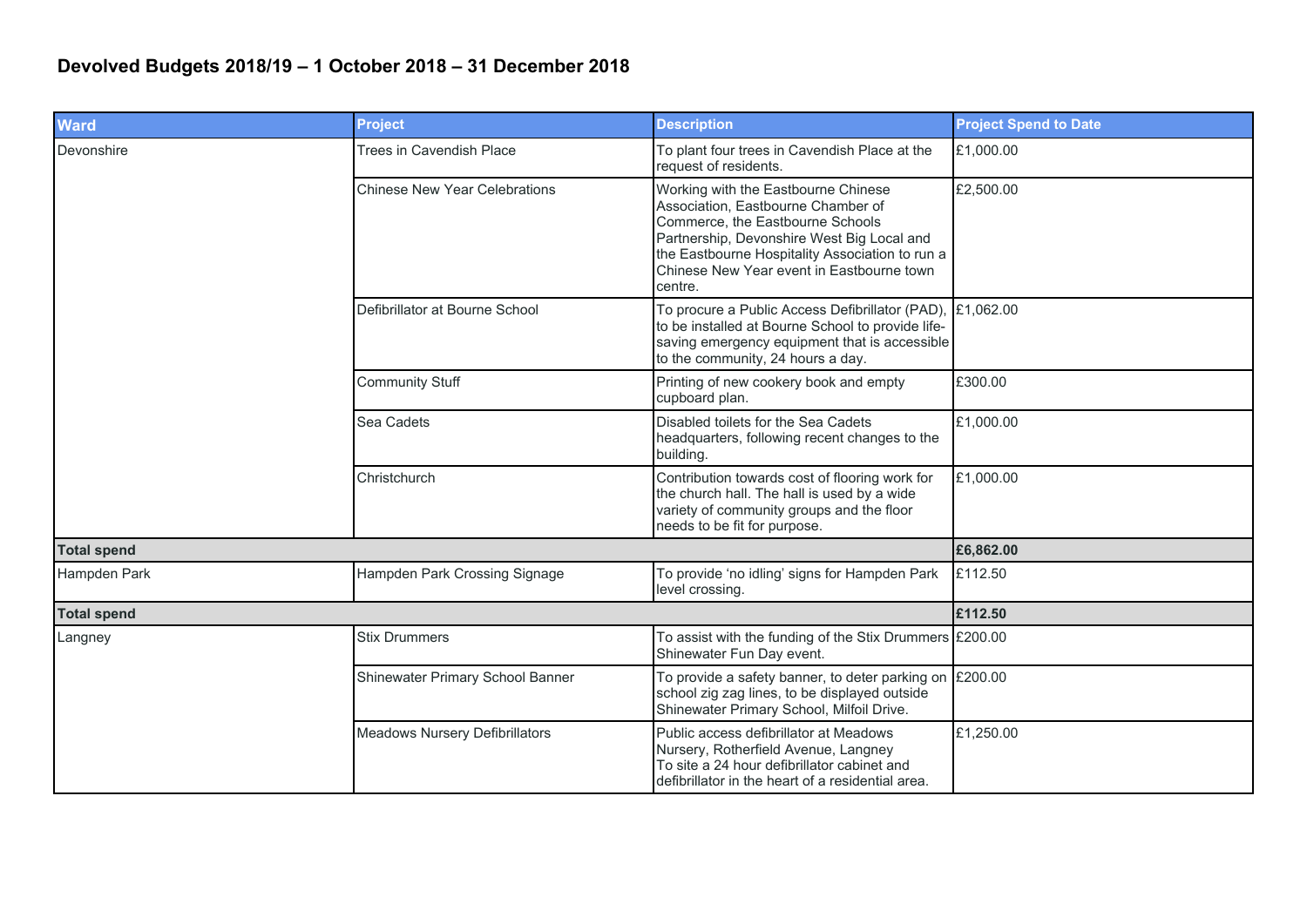| <b>Ward</b>        | <b>Project</b>                | <b>Description</b>                                                                                                                                                                                                                                                                                 | <b>Project Spend to Date</b> |
|--------------------|-------------------------------|----------------------------------------------------------------------------------------------------------------------------------------------------------------------------------------------------------------------------------------------------------------------------------------------------|------------------------------|
| <b>Total spend</b> |                               |                                                                                                                                                                                                                                                                                                    | £1,650.00                    |
| Meads              | Linking Lives                 | To enable volunteers to be matched with<br>people who would benefit from a befriending<br>service. Similar projects can be found<br>throughout the UK.                                                                                                                                             | £500.00                      |
|                    | Little Chelsea                | Various marketing expenditures to help Little<br>Chelsea traders during town centre disruption<br>over Christmas.                                                                                                                                                                                  | £428.00                      |
| <b>Total spend</b> |                               |                                                                                                                                                                                                                                                                                                    | £928.00                      |
| Old Town           | Old Town Library              | To purchase three new sets of tables and<br>chairs for the library.                                                                                                                                                                                                                                | £569.97                      |
|                    | Motcombe Park Dig (2nd Phase) | The project is to explore and gain a further<br>understanding of the history of Motcombe<br>Gardens. The project will involve local<br>residents.                                                                                                                                                  | £4,000.00                    |
|                    | Defibrillators for Eastbourne | The project aims to procure a Public Access<br>Defibrillator (PAD), to be installed at the Out<br>Side of Upwyke House Green Street, Old Town<br>and of another suitable site in Old Town to<br>provide life-saving emergency equipment that<br>is accessible to the community, 24 hours a<br>day. | £1,500.00                    |
| <b>Total spend</b> |                               |                                                                                                                                                                                                                                                                                                    | £6,069.97                    |
| Ratton             | Trees within the Ward         | To plant two trees in the Claxton Close and<br>Pockocks Road intersection.                                                                                                                                                                                                                         | £500.00                      |
| <b>Total spend</b> |                               |                                                                                                                                                                                                                                                                                                    | £500.00                      |
| St Anthony's       | Langney Community Library     | To provide a contribution to the set up costs of<br>Langney Community Library.                                                                                                                                                                                                                     | £1,000.00                    |
|                    | Youth Radio                   | To assist with the cost of hosting Eastbourne<br>Youth Radio (EYR)- Roselands Infant School<br>programme, Wednesday 14th November at<br>1pm.                                                                                                                                                       | £378.00                      |
|                    | The Priory                    | Project will introduce a new community<br>resource into the town.                                                                                                                                                                                                                                  | £2,750.00                    |
| <b>Total spend</b> |                               |                                                                                                                                                                                                                                                                                                    | £4,128.00                    |